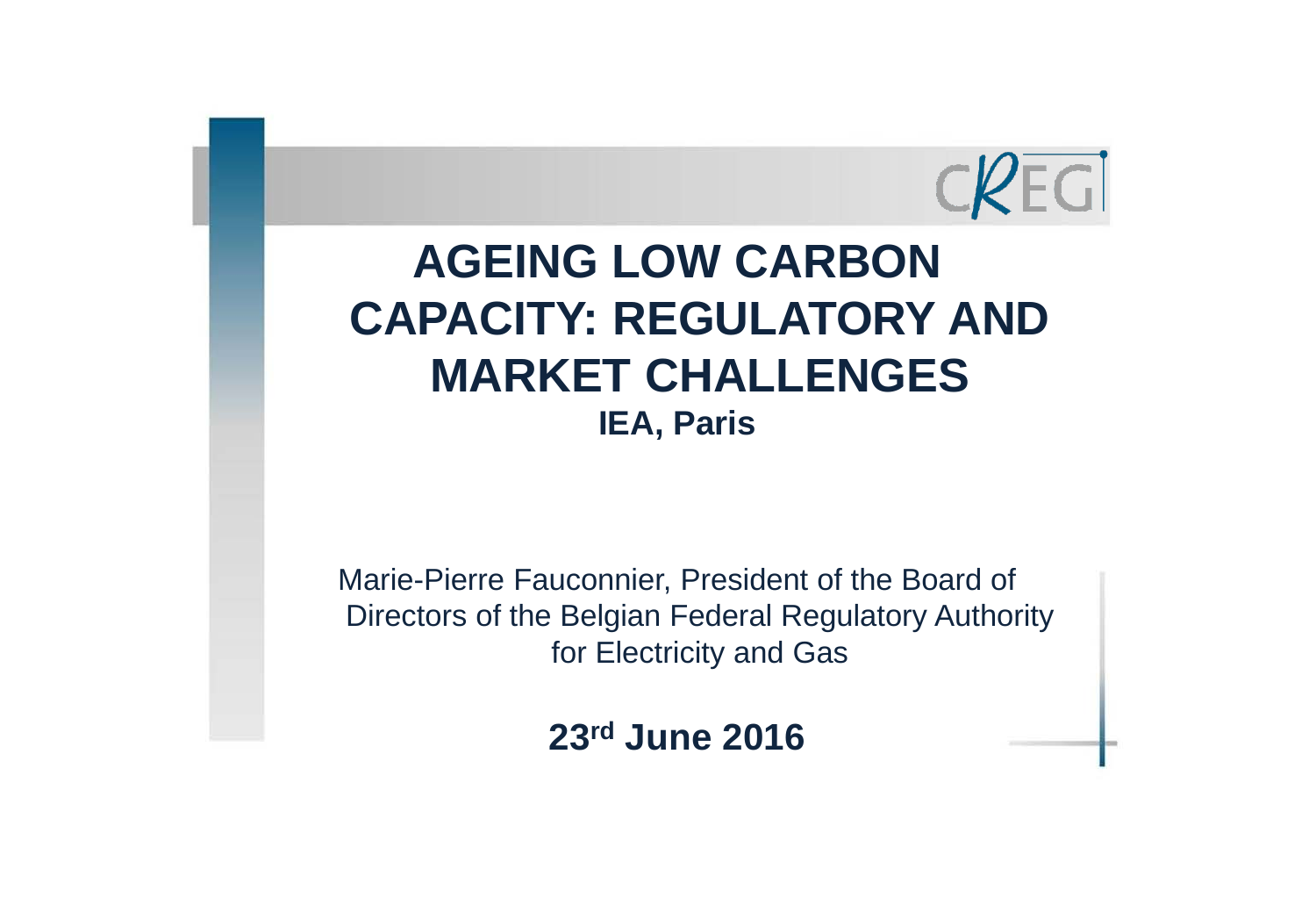# **Introduction**

**I. Introduction**

EGI

- **II. Highlight on the current situation**
	- **In the European Union**
	- **In Belgium**
- **III. Way forward to decarbonisation**
	- **Building a vision**
	- **Attracting investments**
	- **Challenges for extending the life of exciting capacities**
- **IV. Role of Regulatory Authorities**
- **V. Conclusions**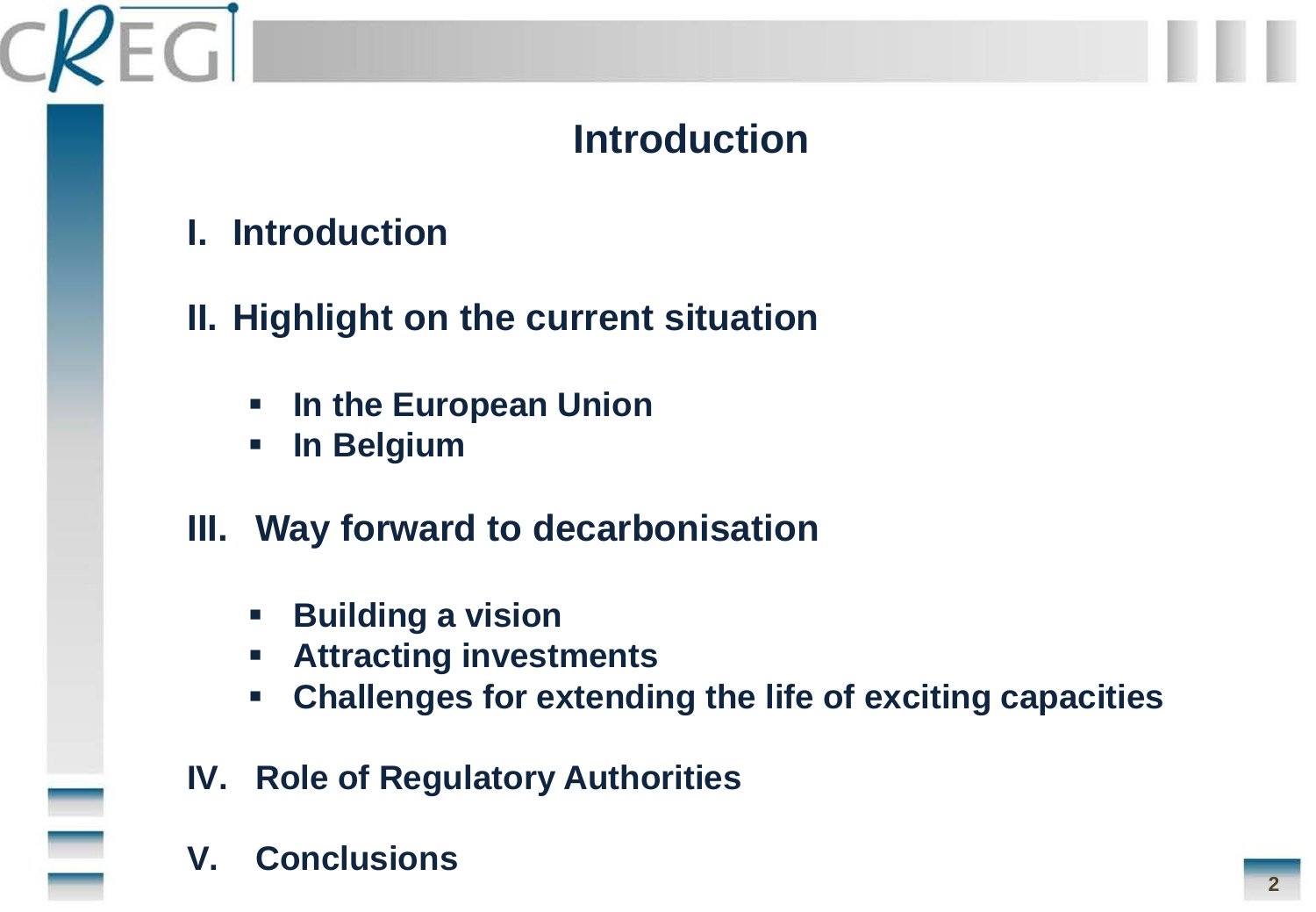- **In the European Union**
- **129 nuclear power plants in operation in 14 Member States**
- **Total capacity = 120GWe**
- **Average age = 30 years**
- **4 new reactors are under construction (FIN, FR, SVK), others are under licensing process (UK, HU, FIN) and some are at preparatory stage (BUL, CZ, LIT, PL, RO)**

**(Source: European Commission, Nuclear Illustrative Programme, COM(2016)177 final, 4/4/2016, p. 2)**

#### **Worldwide the situation is similar:**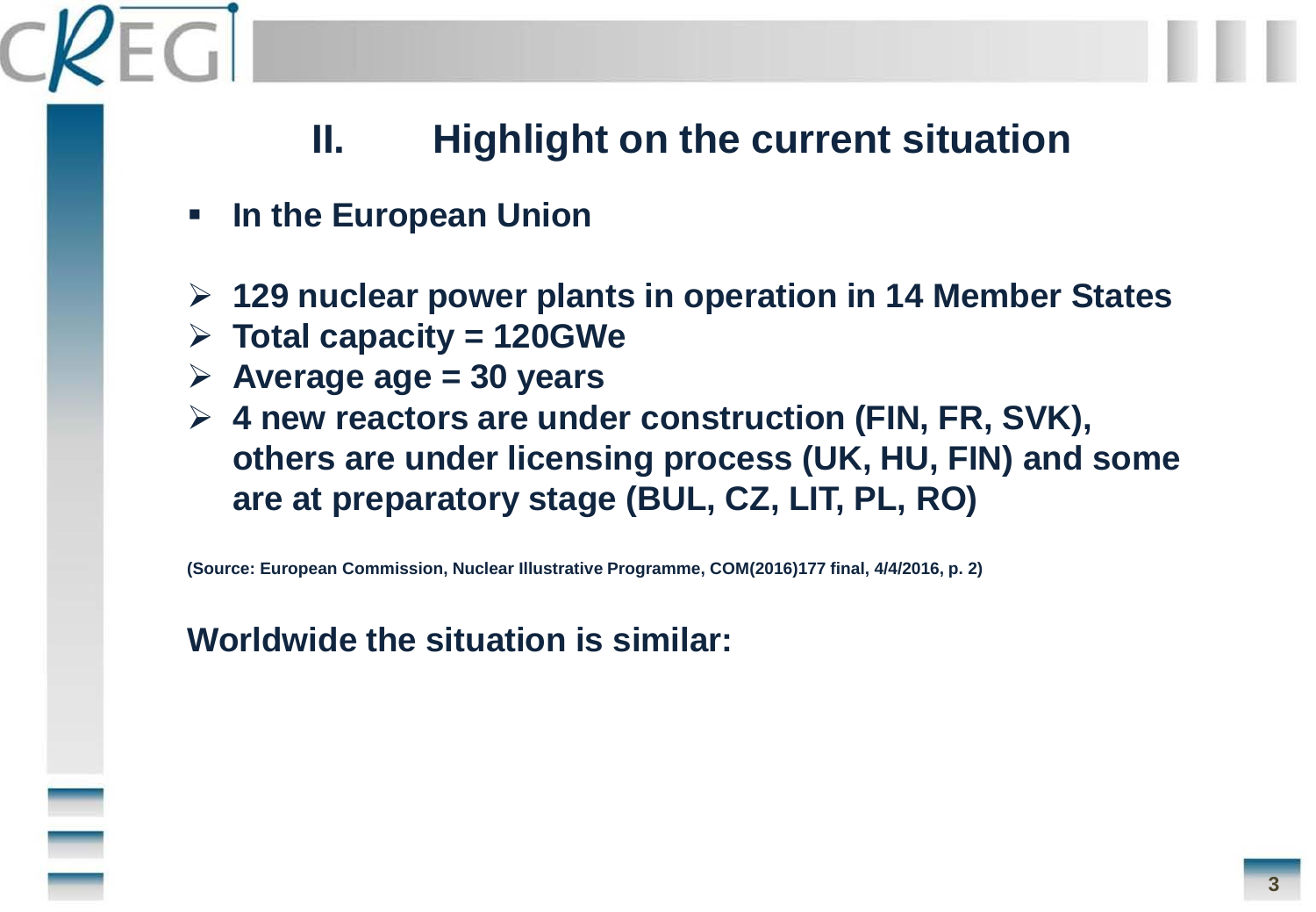Figure 1.1: Age distribution of operating nuclear reactors worldwide





Source: Derived from IAEA, 2013.

**OEDC, Cost of Decommissioning Nuclear Power Plants, 2016, p. 23**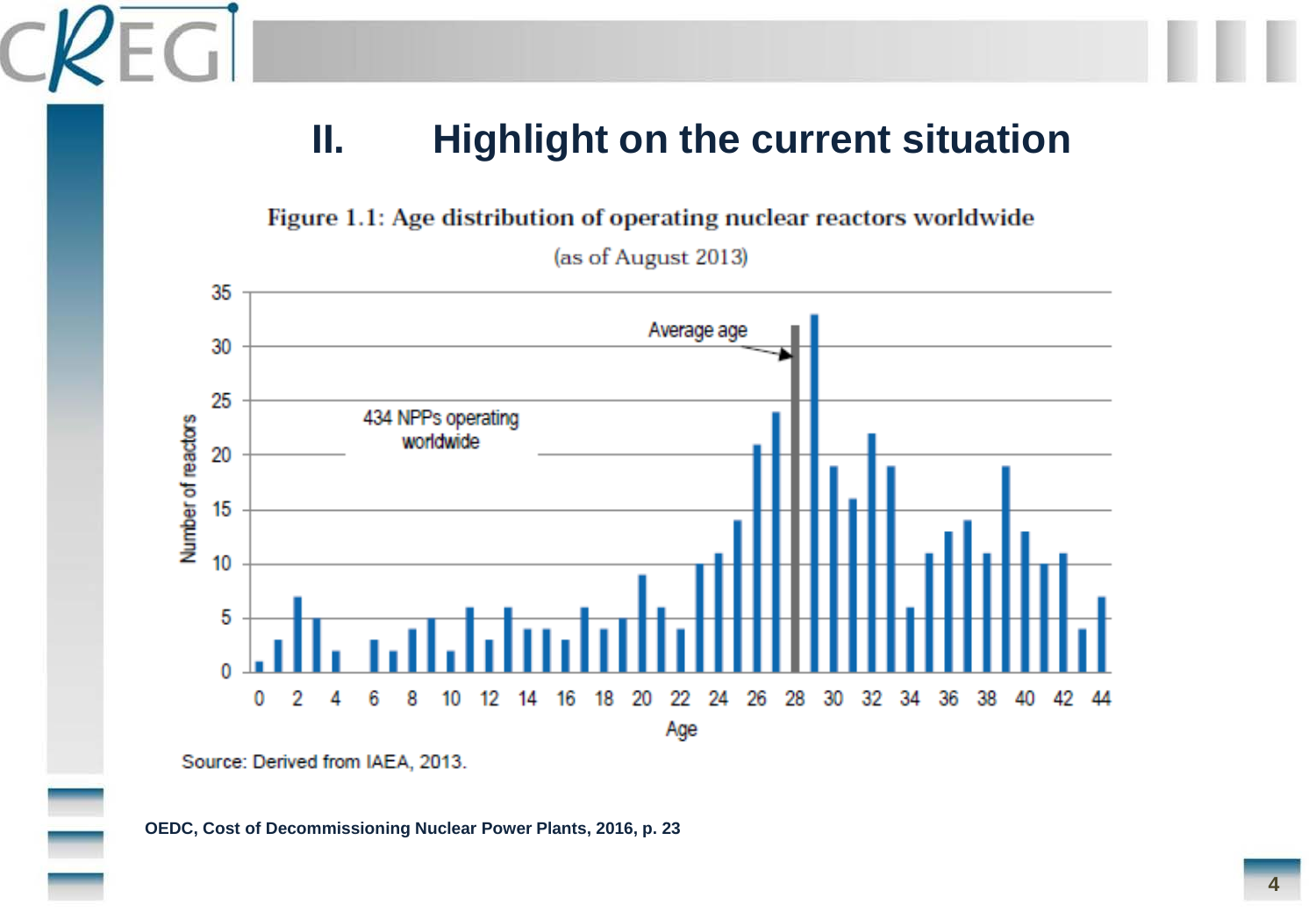- **Strategy is different in the EU from other parts of the world:**
	- **Nuclear power plants see long lifetime extensions in the USA (up to 60 Y) ≠ EU**
	- **Strategies with regard to nuclear power plants depends on national strategies in the EU:**
		- **DE: post Fukushima decision to phase-out of nuclear**
		- **BE: phase-out by 2025**
		- **//**
		- **FR, UK + Eastern and Central European Countries building new capacities**
	- **Asia is massively going to use nuclear as a future technology for low carbon ≠ EU**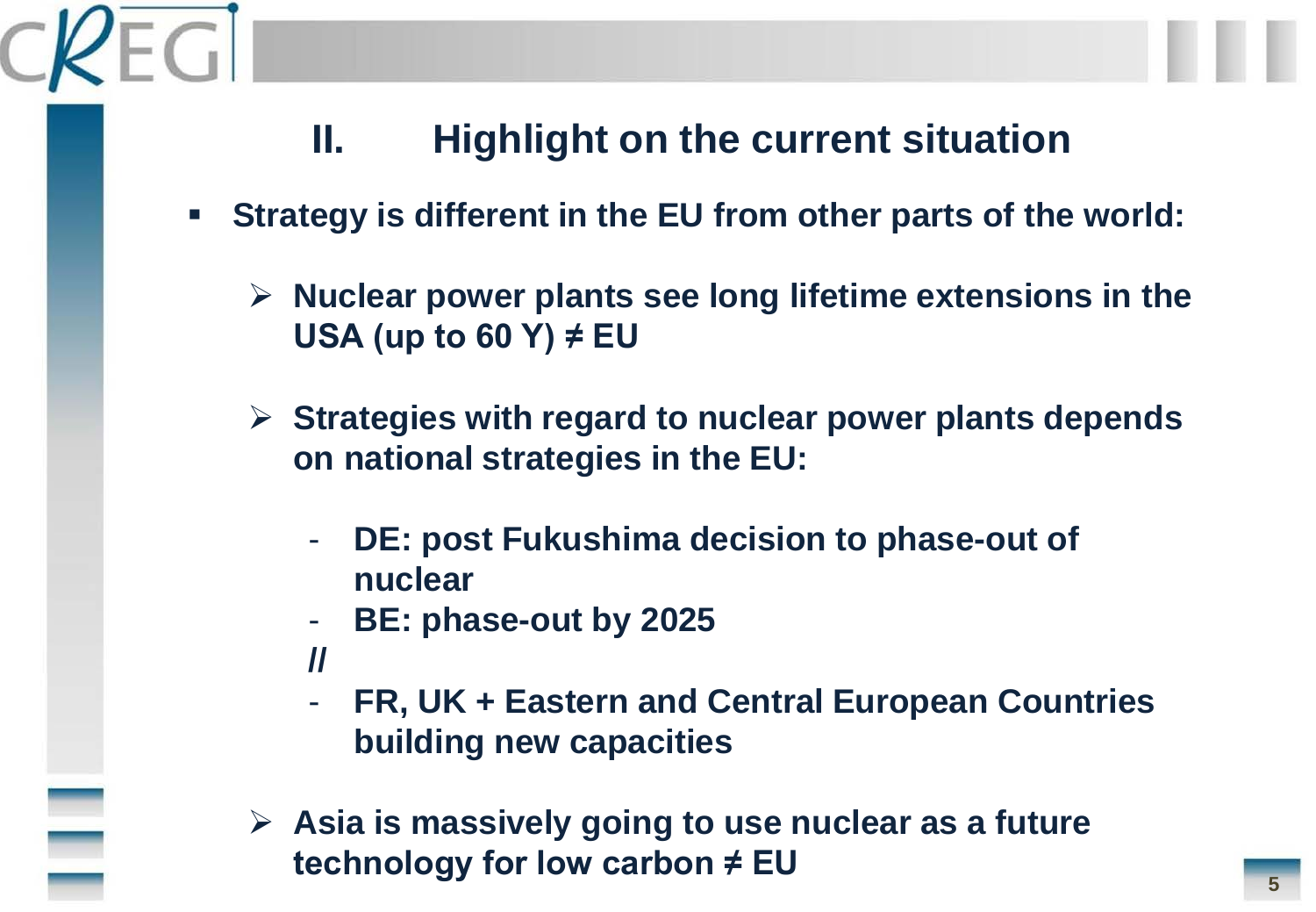#### **BELGIUM**

#### **7 nuclear power plants**

- Doel 3 : 1<sup>st</sup> October 2022;
- Tihange 2 :  $1<sup>st</sup>$  February 2023;
- Doel 1: 15<sup>th</sup> February 2025 (Lifetime extended of 10Y);
- Doel 4 : 1<sup>st</sup> July 2025;
- Tihange 3 : 1<sup>st</sup> September 2025;
- Tihange 1 : 1<sup>st</sup> October 2025 (Lifetime extended of 10Y) ;
- Doel 2 : 1<sup>st</sup> December 2025 (Lifetime extended of 10Y).

#### **At the latest, phasing-out of nuclear is fixed by Law in 2025**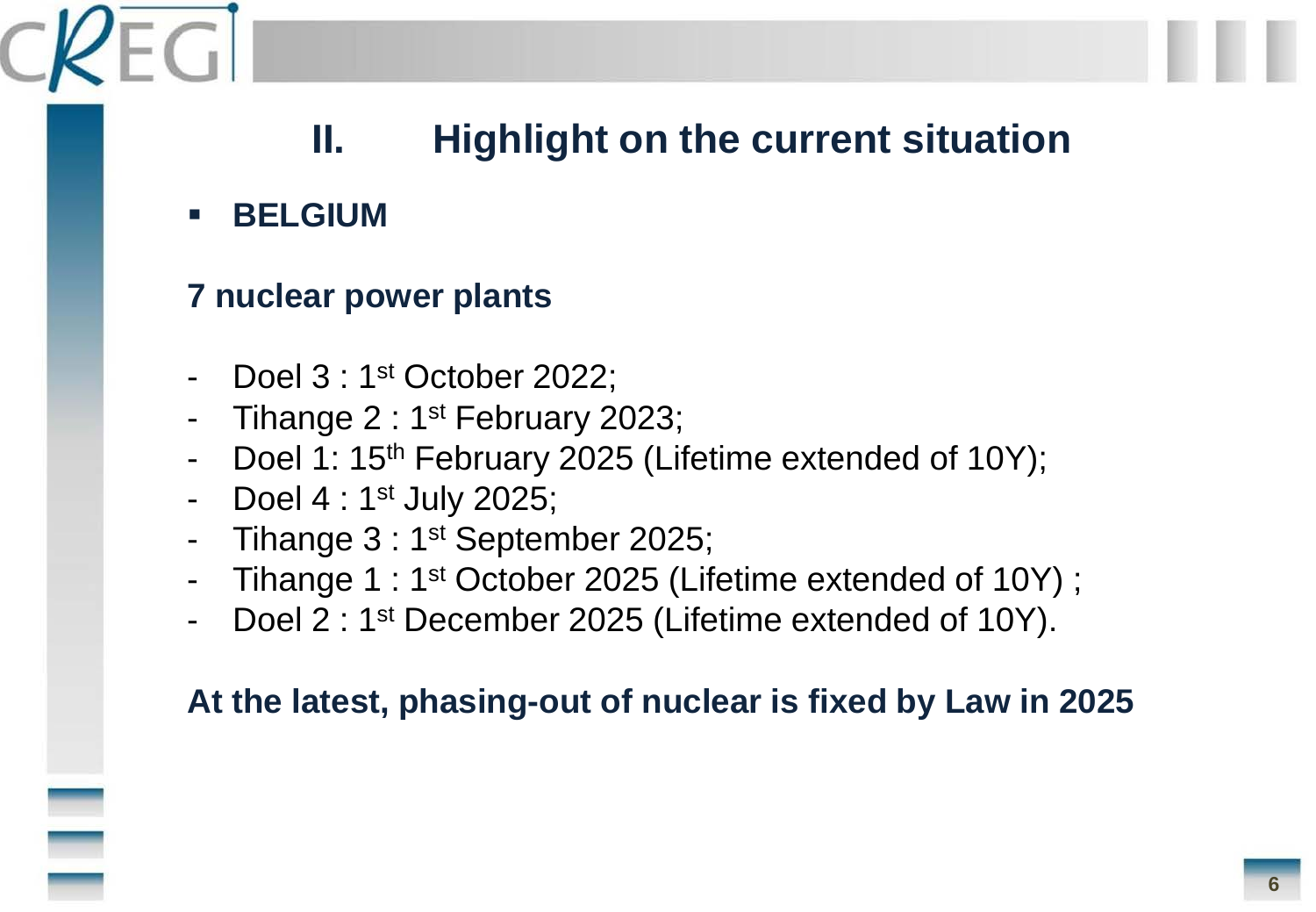**Key data (2014)** 

Number of reactors: Seven nuclear units operating at two nuclear sites

Installed capacity: 5 927 MW<sub>net</sub>

**Electricity generation:** 33.7 TWh, -28.8% since  $2004<sup>1</sup>$ 

**Share of nuclear:** 16.6% of TPES and 47.2% of electricity generation **(source: Energy Policies of IEA Countries, Belgium, 2016 Review, p. 129)**

#### **Drop in generated electricity by nuclear power plants these last years due to an increase number of temporary unavailability**

Figure 10.1 Electricity generated in nuclear power plants, 1975-2015



1975 1977 1979 1981 1983 1985 1987 1989 1991 1993 1995 1997 1999 2001 2003 2005 2007 2009 2011 2013 2015 Source: OECD/NEA based on IAEA PRIS database.

**(source: Energy Policies of IEA Countries, Belgium, 2016 Review, p. 130)**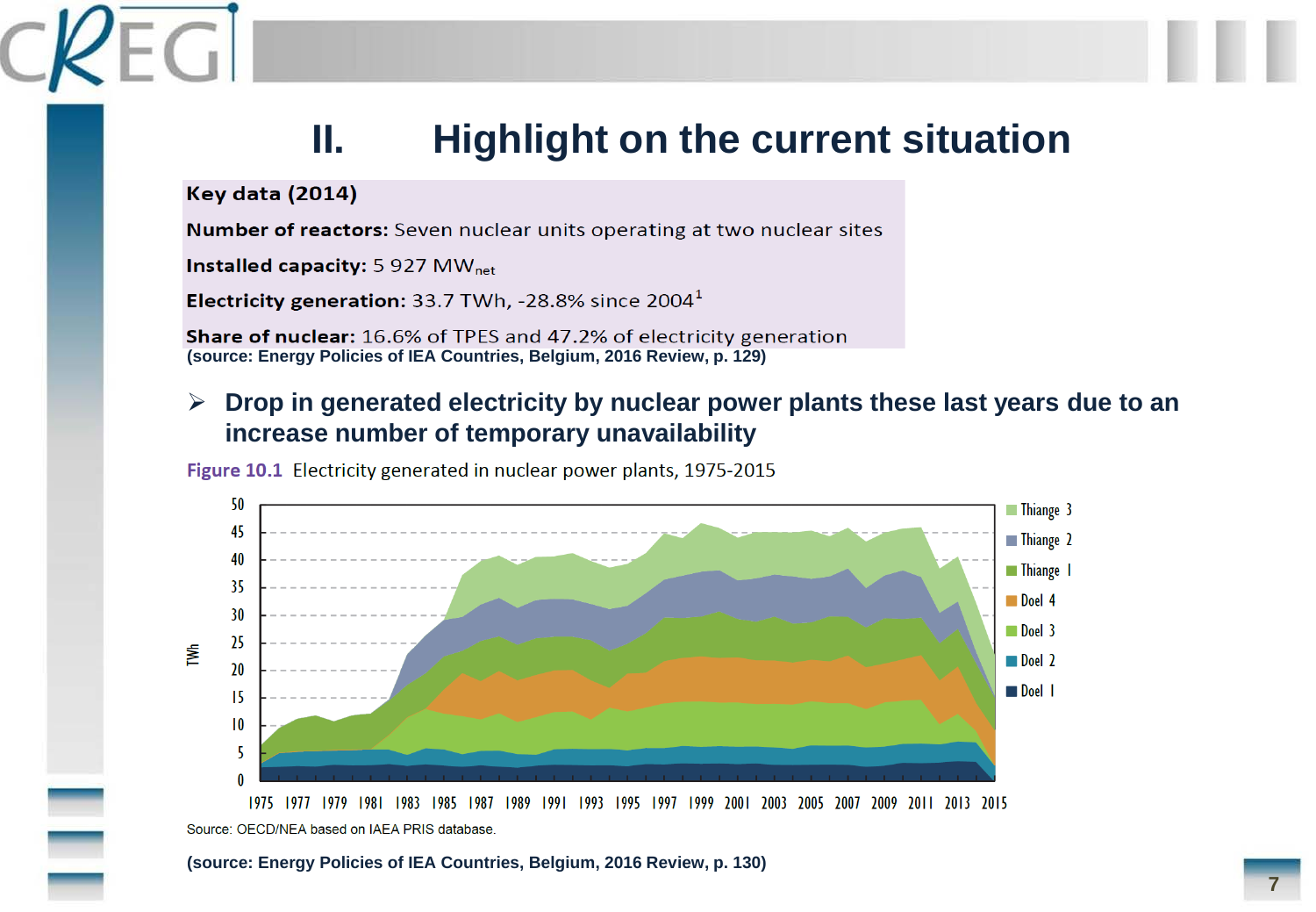**Price evolution following the decision of extending the life of existing nuclear power plants:**



- **Prices were experiencing significant pressure with the drop of nuclear availability over 2014-2015 (temporary shutdowns, technical unavailability)**
- **Significant price drop from November-December 2015 on, linked to the political decision of extending the life of two existing nuclear power plants**  (see also:<http://www.creg.info/pdf/Divers/Z1506FR.pdf>)
- **Consequence: regional price convergence is back**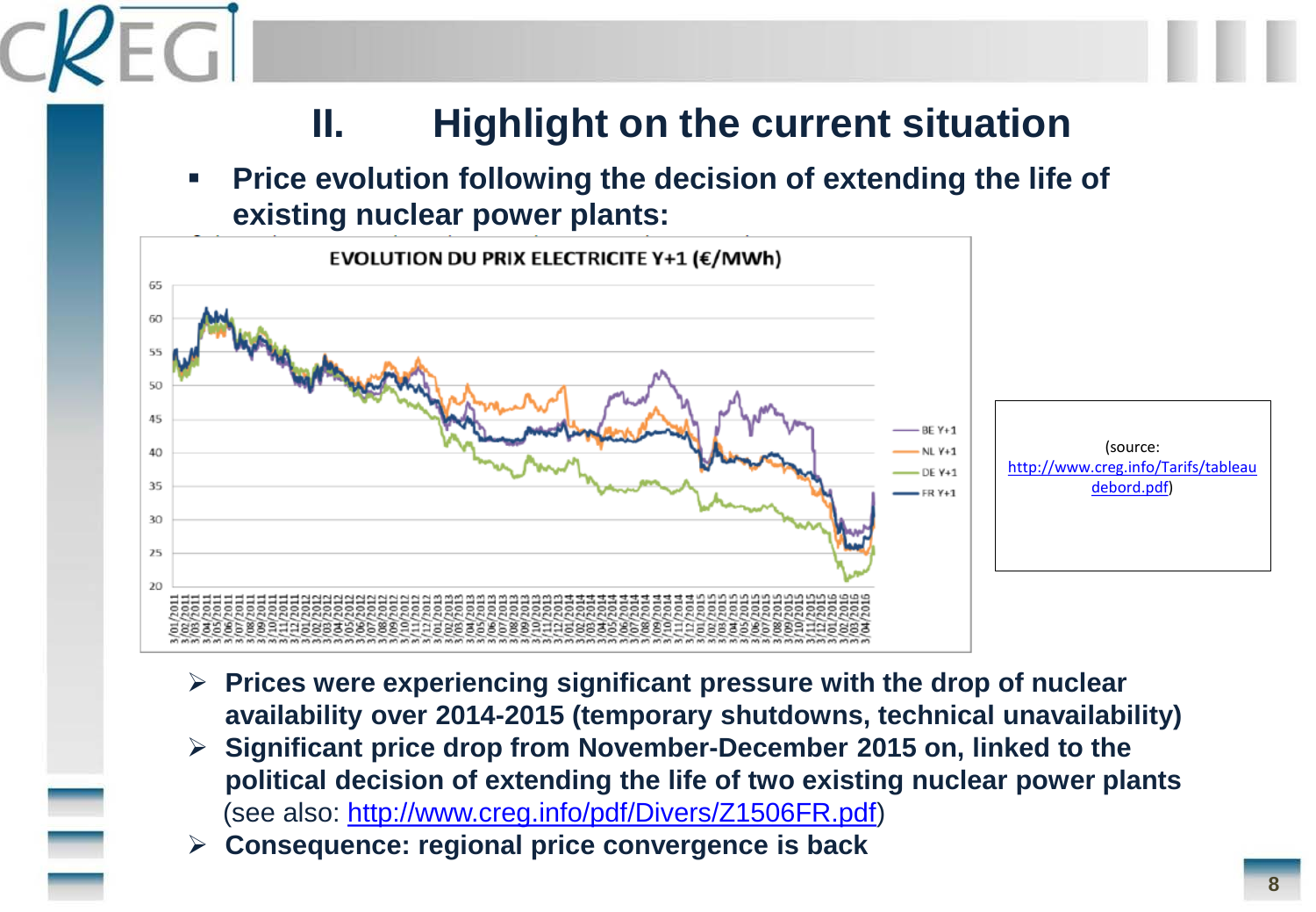- **Impact on electricity produced from gas although they are needed for the transition:**
	- **CCGTs and OCGTs are suffering (not being called in current market conditions)**
	- **A large number of them announced shutting down due to insufficient return**
	- **The question of a CRM is regularly put forward to allow these plants (and more specifically recent CCGTs) survive**
	- **6 new gas power plants projects have been abandoned in the last 5 years**
- **Short-term impact on security supply:**
	- **Limited need for a strategic reserve**
	- **Lower risks of load shedding and blackouts**
- **Impact on the energy transition in the medium term since no transition plan is yet defined: delaying the issues? Which energy-mix?**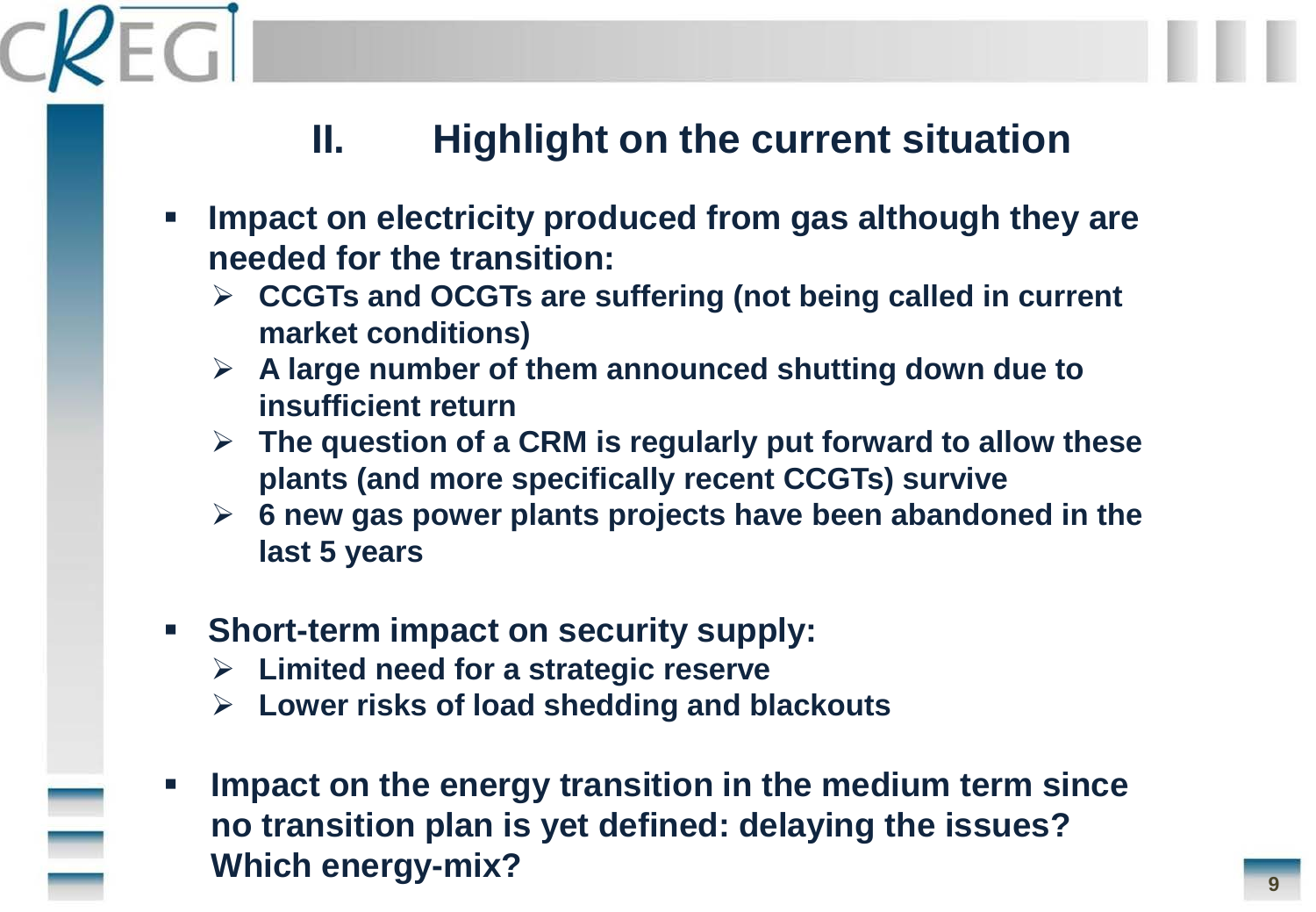- **Before framing the regulatory framework, need to define a vision:**
	- **European Union: Clear vision but lacking of direction**

**"***Nuclear energy is part of the energy mix of half the EU Member States. In those countries that chose to use it, nuclear has a role to play in ensuring security of electricity supply.* **[…]**  *Doing so will help achieving the objectives of the 2030 climate and energy framework***.".**

**(source: European Commission, Nuclear Illustrative Programme, COM(2016)177 final, 4/4/2016, p. 2)**

**Enhanced cooperation between Member States is needed**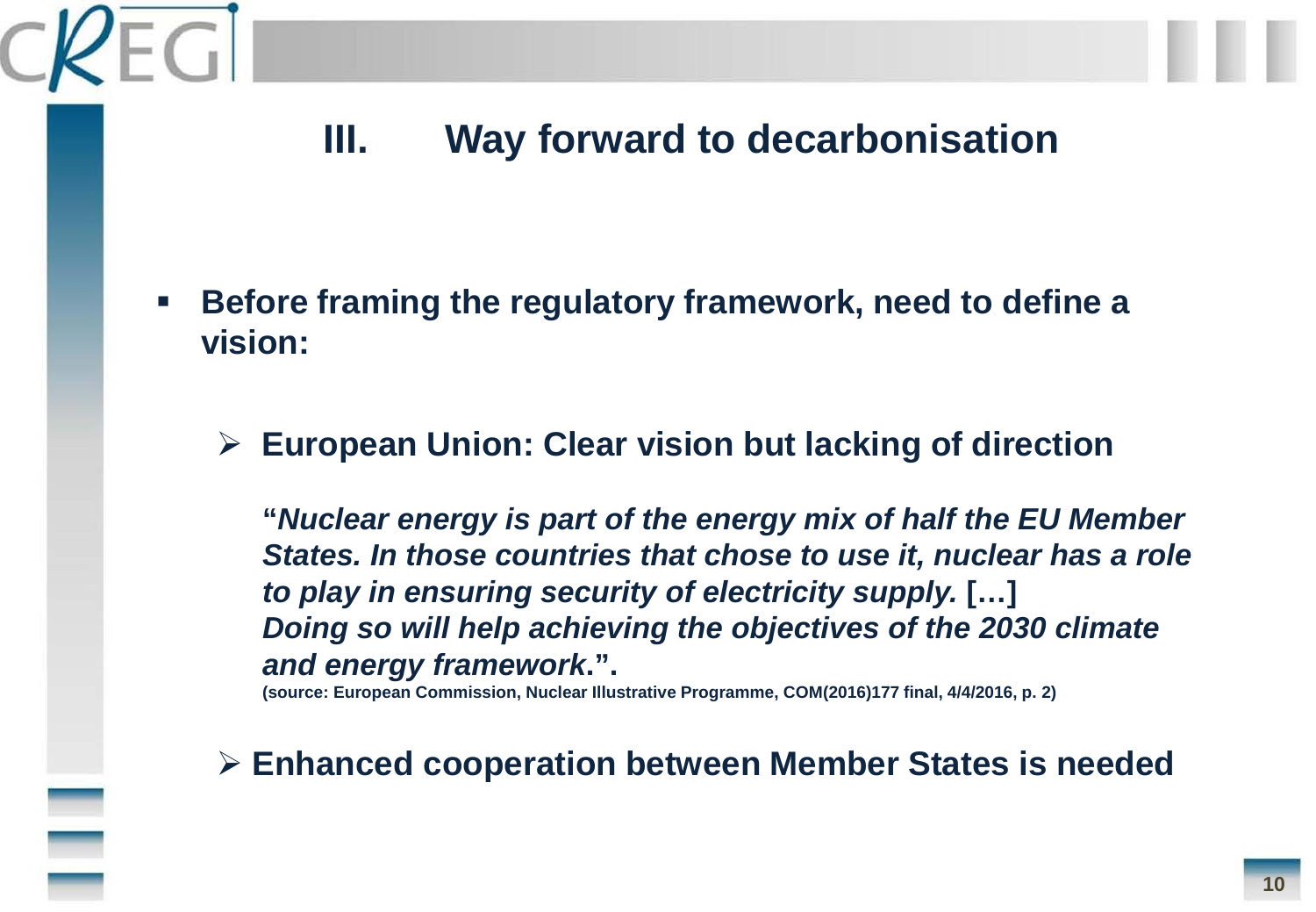#### **Politics of Member States & implementation of the European vision = Governments and Parliaments' role i.e. for BELGIUM:**

#### The government of Belgium should:

- Adopt a market-based long-term inter-federal energy vision and energy pact in order  $\Box$ to provide clarity, policy consistency and investment security; engage all political parties and all relevant stakeholders in jointly developing the energy vision and energy pact to increase its legitimacy.
- $\Box$  Follow closely the principles of transparency, predictability and regulatory certainty when designing and implementing energy policy.
- Strengthen the measures for further diversifying energy supply and limiting energy demand, in particular through energy efficiency, renewable energy and intensified collaboration with neighbouring countries.
- $\Box$  Address as a high priority the electricity capacity shortage; clarify the role of nuclear power in the energy mix after thoroughly assessing whether an early phase-out of nuclear power over a short period of time, as currently scheduled, is feasible and reasonable from the perspective of electricity security, GHG mitigation and the costs of generating electricity.

(source: Energy Policies of IEA Countries, Belgium, 2016 Review, p. 155)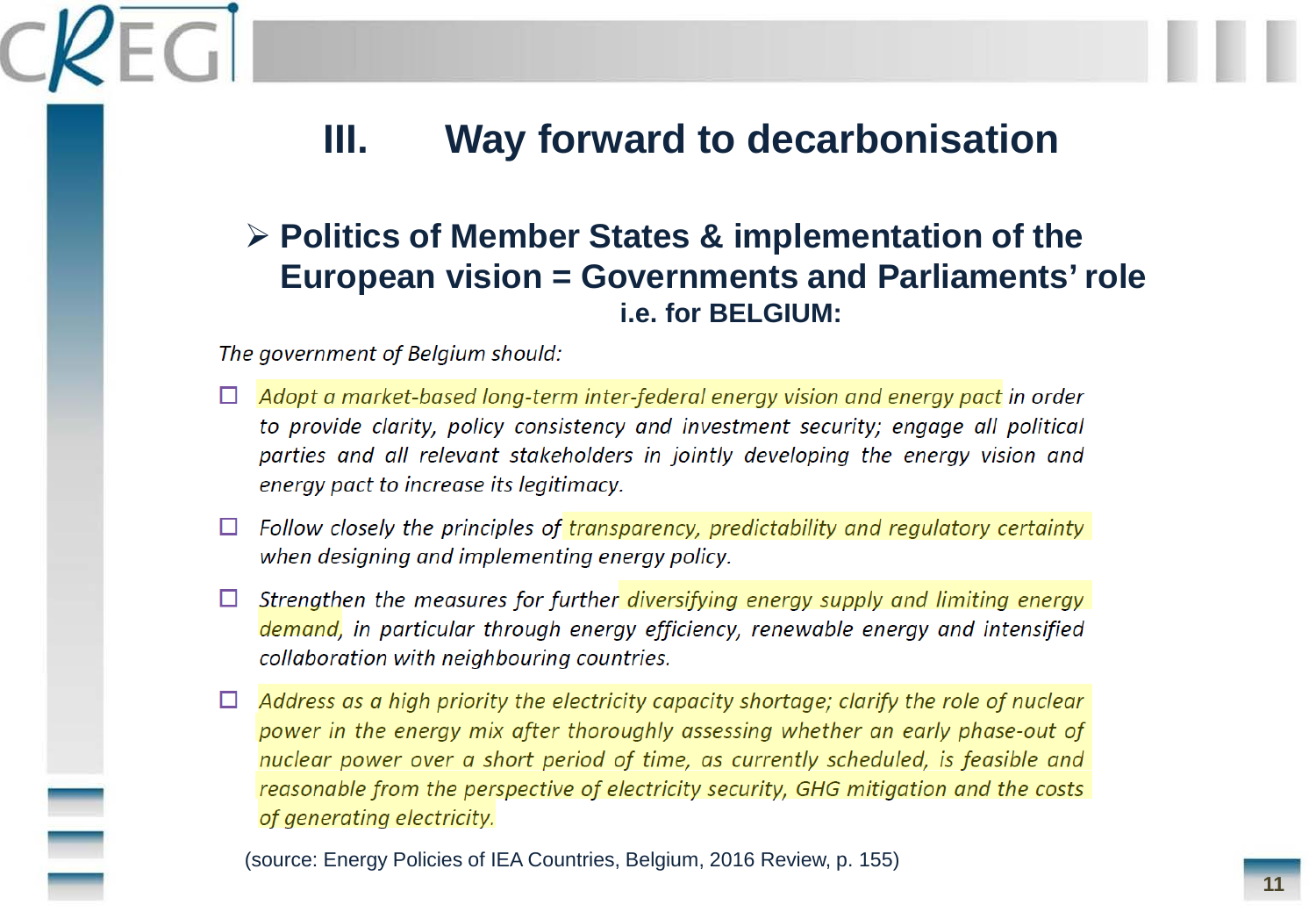- **Regulatory stability is needed:**
	- **Principles of transparency, predictability and regulatory certainty when designing and implementing energy policy regardless the choice for a specific technology;**
	- **Attract investments & prepare the transition;**
	- **Ensure a level-playing field between sources of low carbon generated energy.**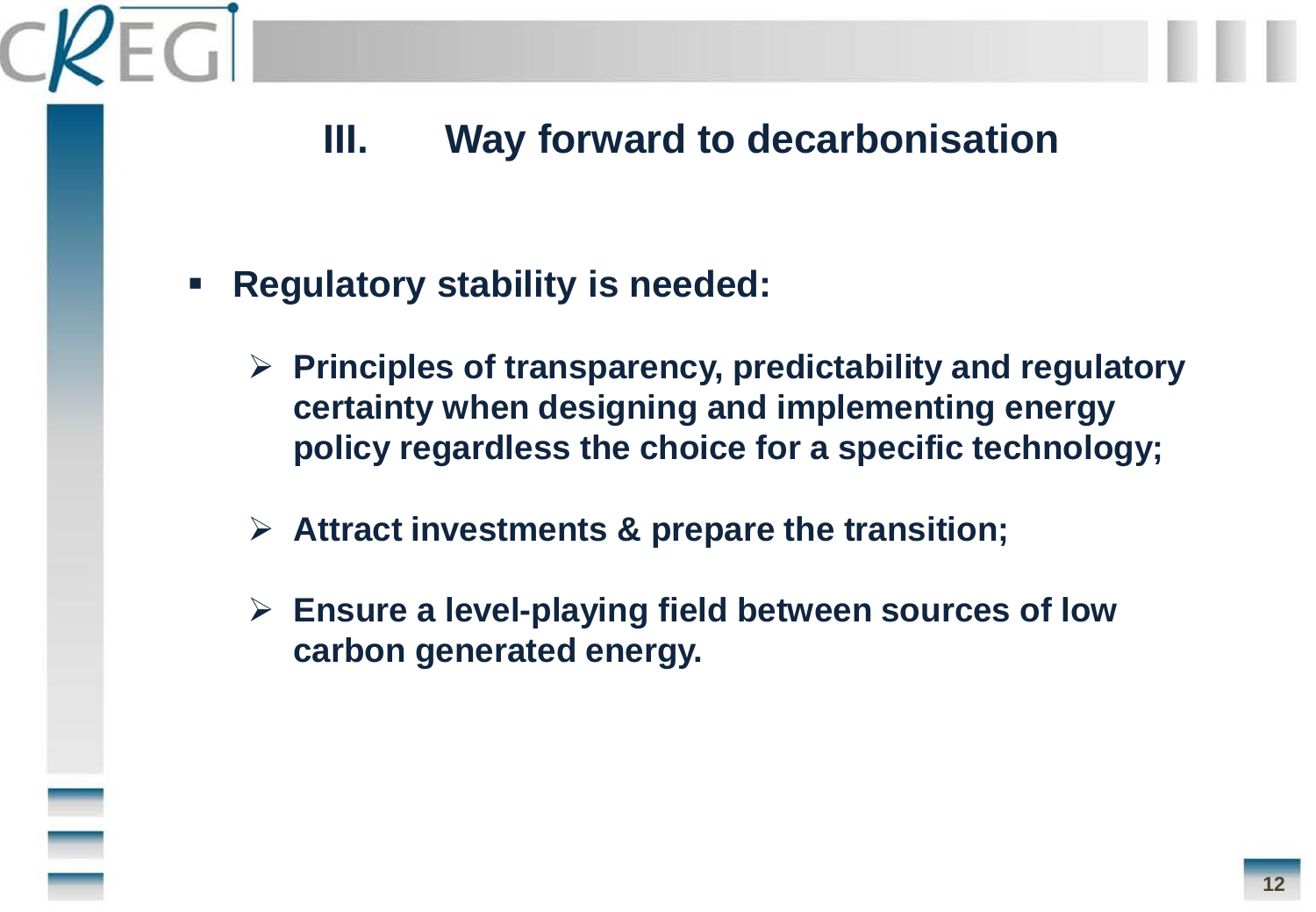- **If willing to extend the lifetime of existing nuclear capacities, what regulation is needed?**
	- **Security and safety strategies and regulation: highest standards;**
	- **Waste management: perspectives and enhanced R&D policies;**
	- **Decommissioning financing: secured funding system and adapted systems with regard to a lifetime extension;**
	- **Diversifying of fuel supply: avoiding regional instability;**
	- **Level-playing field to avoid technological discrimination and wrong market signals**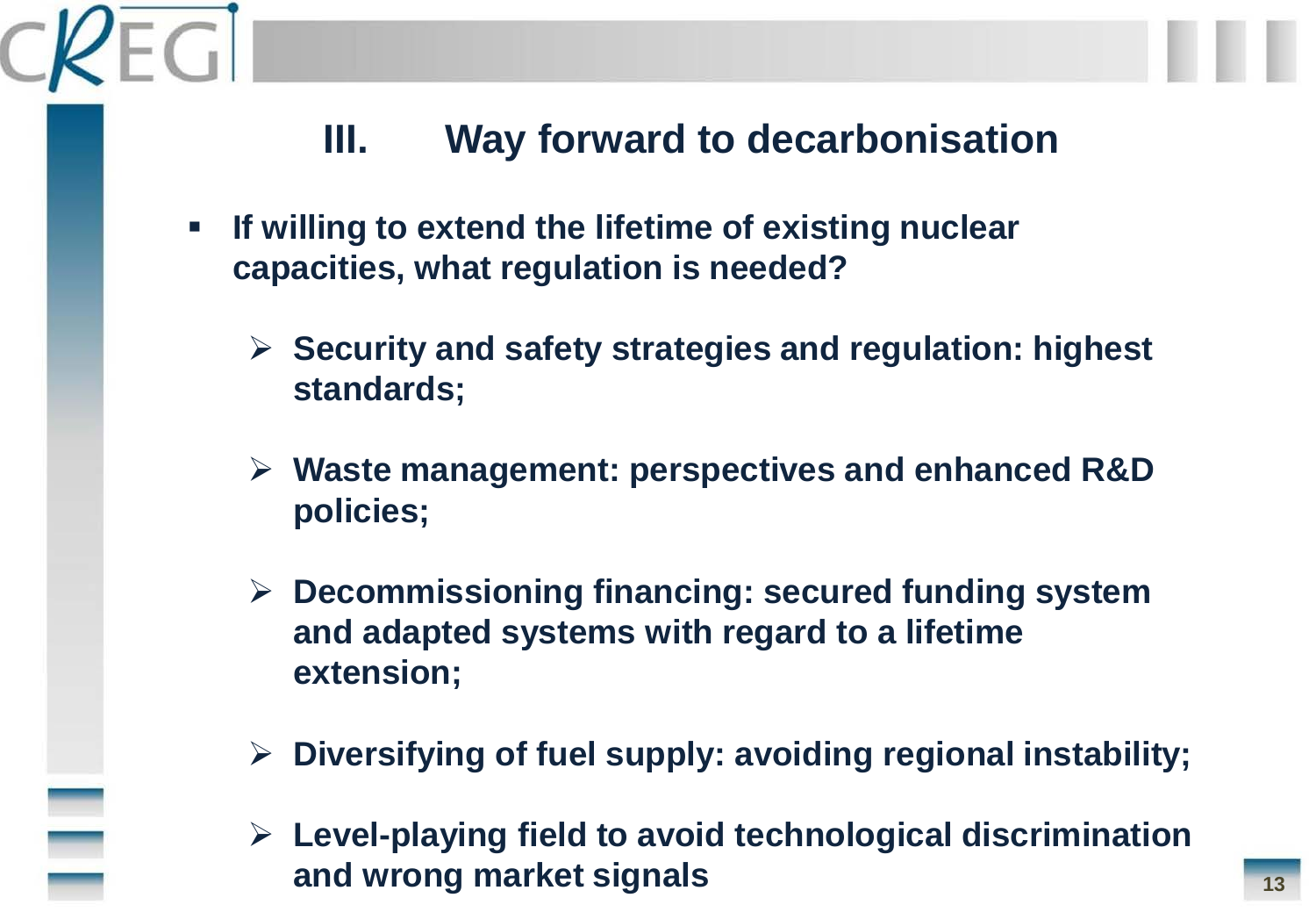



-Nuclear electricity as a % of the total generation (right axis)

**(source: European Commission, Nuclear Illustrative Programme, COM(2016)177 final, 4/4/2016, p. 2)**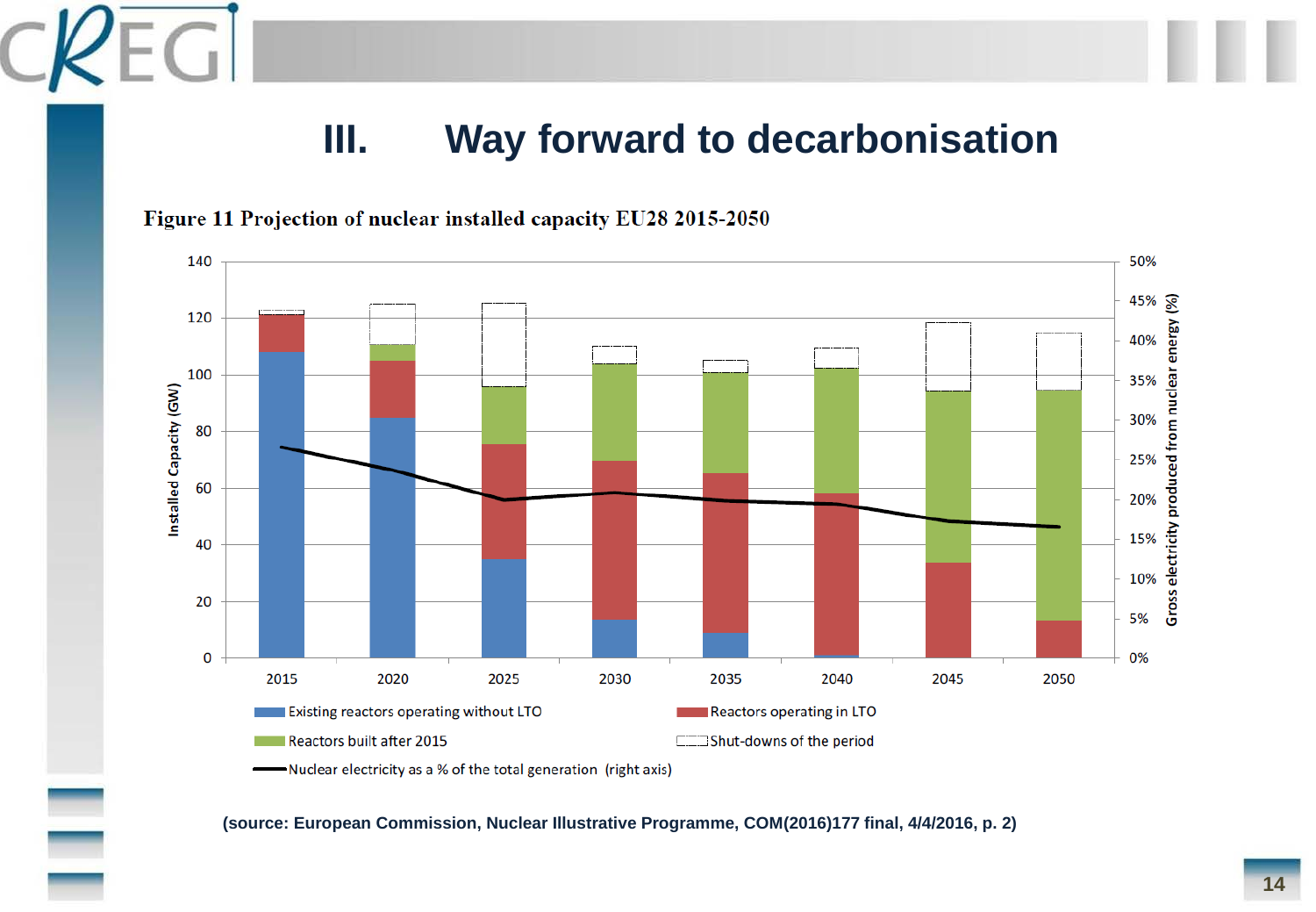EG

 **Planned nuclear power plants (situation on 31/12/2014) around the world: Asia is leading in the run for building new nuclear capacities (i.e. China: 43, India: 22)**

| <b>ZONE GÉOGRAPHIQUE</b><br>Geographic area | <b>UNITÉS</b><br><b>Units</b> | <b>PUISSANCE BRUTE</b><br><b>Gross capacity</b><br><b>MWe</b> |
|---------------------------------------------|-------------------------------|---------------------------------------------------------------|
|                                             |                               |                                                               |
| EUROPE DE L'OUEST                           | 6                             | 8 4 0 0                                                       |
| <b>EUROPE DE L'EST</b>                      | 38                            | 40 950                                                        |
| <b>MOYEN-ORIENT</b>                         |                               | 1 400                                                         |
| ASIF                                        | 82                            | 94 800                                                        |
| AMÉRIQUE DU NORD                            | 5                             | 6 0 0 0                                                       |
| <b>AFRIQUE</b>                              | 8                             | 9600                                                          |

(source: Commissariat à l'Energie atomique et aux Energies alternatives, Nuclear power plants around the world, Ed. 2015, p. 48)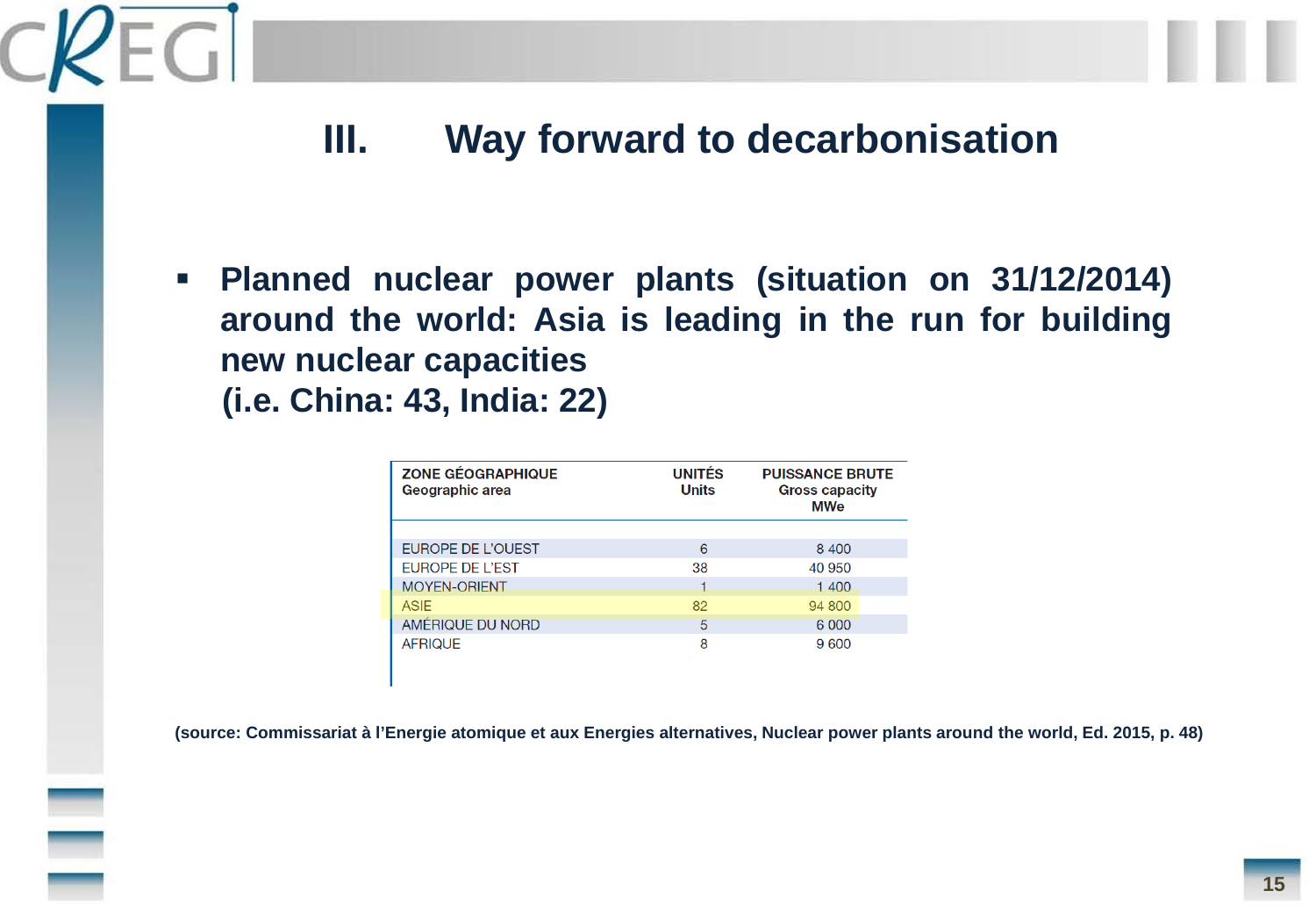# **IV. Role of Regulatory Authorities**

- **Role in calculating the level of taxation for nuclear power plants**
	- **Tihange 1**
	- **Existing non extended nuclear power plants**
- **Role in determining the functioning rules for strategic reserves and for the adequacy plan & role in controlling the price of the services offered in this framework**
- **Role in ensuring a level-playing field between technologies alongside with the Competition Authority**
- **Role with respect to market price issues: monitoring, controlling, REMIT…**
- **Important role with regard to Consumer protection**
- **Diversifying of fuel supply: barely no role**